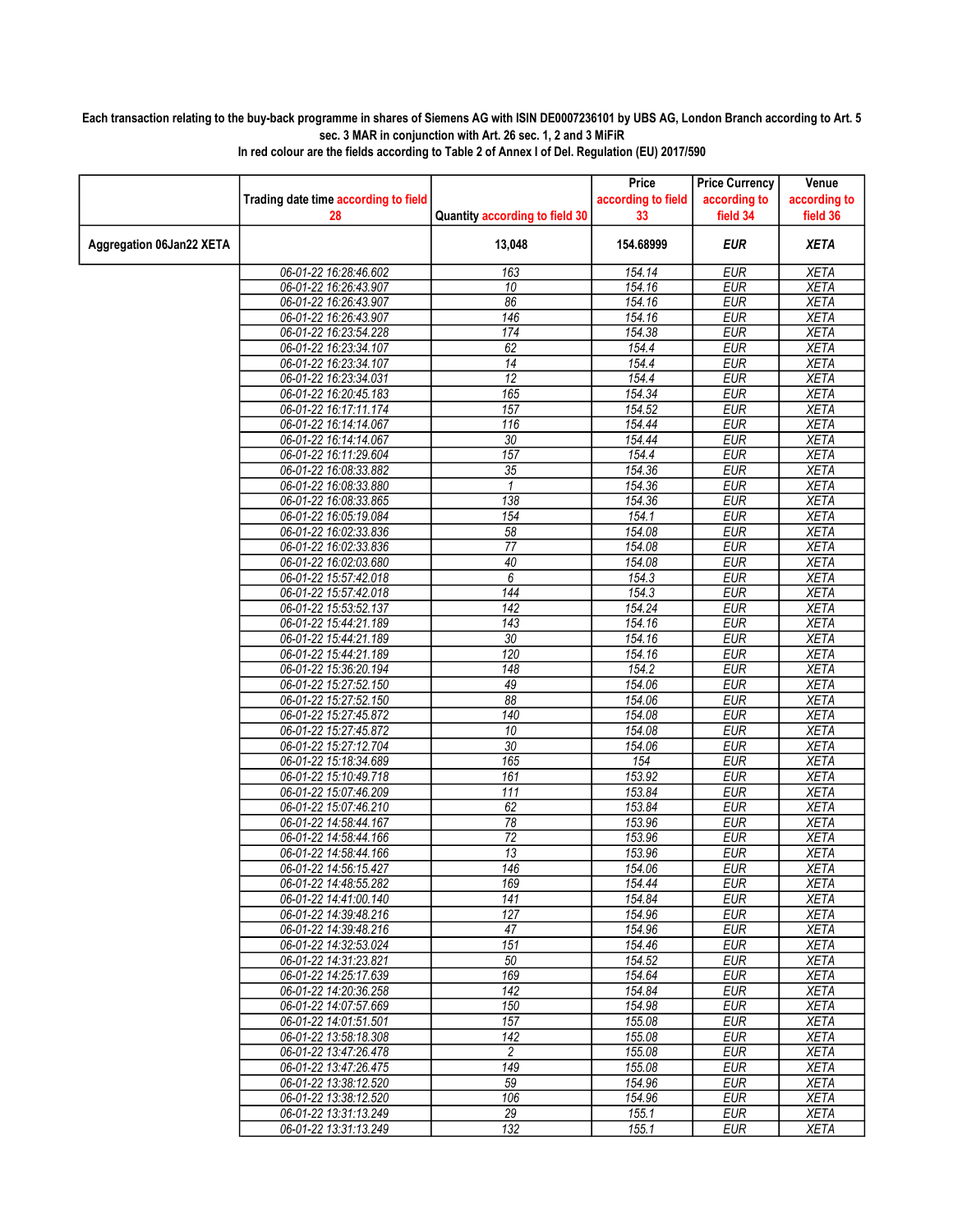| 06-01-22 13:16:00.489 | 145                   | 154.72 | <b>EUR</b> | <b>XETA</b> |
|-----------------------|-----------------------|--------|------------|-------------|
| 06-01-22 13:16:00.489 | 52                    | 154.72 | EUR        | <b>XETA</b> |
| 06-01-22 13:16:00.489 | 106                   | 154.72 | <b>EUR</b> | <b>XETA</b> |
| 06-01-22 12:55:40.979 | 175                   | 154.36 | <b>EUR</b> | <b>XETA</b> |
| 06-01-22 12:47:58.866 | $\overline{132}$      | 154.14 | <b>EUR</b> | <b>XETA</b> |
| 06-01-22 12:47:58.866 | 26                    | 154.14 | <b>EUR</b> | <b>XETA</b> |
| 06-01-22 12:47:03.006 | 8                     | 154.16 | <b>EUR</b> | <b>XETA</b> |
|                       |                       |        |            |             |
| 06-01-22 12:47:02.999 | 60                    | 154.16 | <b>EUR</b> | <b>XETA</b> |
| 06-01-22 12:28:32.997 | 174                   | 154.22 | <b>EUR</b> | <b>XETA</b> |
| 06-01-22 12:17:33.185 | 148                   | 154.54 | <b>EUR</b> | <b>XETA</b> |
| 06-01-22 12:13:55.577 | 164                   | 154.82 | <b>EUR</b> | <b>XETA</b> |
| 06-01-22 11:56:41.078 | 141                   | 154.74 | <b>EUR</b> | <b>XETA</b> |
| 06-01-22 11:56:41.075 | 14                    | 154.74 | <b>EUR</b> | <b>XETA</b> |
| 06-01-22 11:55:54.856 | 163                   | 154.74 | <b>EUR</b> | <b>XETA</b> |
| 06-01-22 11:41:05.486 | 155                   | 154.88 | <b>EUR</b> | <b>XETA</b> |
| 06-01-22 11:30:16.646 | 147                   | 155.14 | <b>EUR</b> | <b>XETA</b> |
| 06-01-22 11:24:37.268 | 170                   | 155.22 | <b>EUR</b> | <b>XETA</b> |
| 06-01-22 11:14:18.622 | 147                   | 155.42 | <b>EUR</b> | <b>XETA</b> |
| 06-01-22 11:06:03.863 | 150                   | 155.78 | <b>EUR</b> | <b>XETA</b> |
| 06-01-22 11:02:35.502 | 145                   | 155.68 | <b>EUR</b> | <b>XETA</b> |
|                       |                       |        |            |             |
| 06-01-22 10:57:03.051 | 50                    | 155.6  | <b>EUR</b> | <b>XETA</b> |
| 06-01-22 10:48:34.684 | 158                   | 155.68 | <b>EUR</b> | <b>XETA</b> |
| 06-01-22 10:36:35.063 | 108                   | 155.9  | <b>EUR</b> | <b>XETA</b> |
| 06-01-22 10:36:35.063 | 56                    | 155.9  | <b>EUR</b> | <b>XETA</b> |
| 06-01-22 10:33:44.738 | 150                   | 155.84 | <b>EUR</b> | <b>XETA</b> |
| 06-01-22 10:22:43.035 | 28                    | 155.62 | <b>EUR</b> | <b>XETA</b> |
| 06-01-22 10:22:43.035 | 87                    | 155.62 | <b>EUR</b> | <b>XETA</b> |
| 06-01-22 10:22:43.035 | 35                    | 155.62 | <b>EUR</b> | <b>XETA</b> |
| 06-01-22 10:16:34.526 | 51                    | 155.58 | <b>EUR</b> | <b>XETA</b> |
| 06-01-22 10:16:34.525 | 91                    | 155.58 | <b>EUR</b> | <b>XETA</b> |
| 06-01-22 10:09:20.160 | 153                   | 155.6  | <b>EUR</b> | <b>XETA</b> |
| 06-01-22 10:09:20.160 | 10                    | 155.6  | <b>EUR</b> | <b>XETA</b> |
| 06-01-22 09:55:47.022 | 158                   | 155.26 | <b>EUR</b> | <b>XETA</b> |
| 06-01-22 09:54:40.183 | 37                    | 155.3  | <b>EUR</b> | <b>XETA</b> |
| 06-01-22 09:54:40.183 | $\boldsymbol{\delta}$ | 155.3  | <b>EUR</b> | <b>XETA</b> |
| 06-01-22 09:54:40.183 | 76                    | 155.3  | <b>EUR</b> | <b>XETA</b> |
|                       |                       |        |            |             |
| 06-01-22 09:54:40.183 | 25                    | 155.3  | <b>EUR</b> | <b>XETA</b> |
| 06-01-22 09:41:32.487 | 152                   | 154.98 | <b>EUR</b> | <b>XETA</b> |
| 06-01-22 09:31:30.442 | 51                    | 155.06 | <b>EUR</b> | <b>XETA</b> |
| 06-01-22 09:31:30.442 | 109                   | 155.06 | <b>EUR</b> | <b>XETA</b> |
| 06-01-22 09:26:25.616 | 10                    | 155.08 | <b>EUR</b> | <b>XETA</b> |
| 06-01-22 09:26:25.616 | 141                   | 155.08 | <b>EUR</b> | XETA        |
| 06-01-22 09:14:49.249 | 117                   | 154.56 | <b>EUR</b> | <b>XETA</b> |
| 06-01-22 09:14:49.249 | 44                    | 154.56 | <b>EUR</b> | <b>XETA</b> |
| 06-01-22 09:10:36.617 | 59                    | 154.44 | <b>EUR</b> | <b>XETA</b> |
| 06-01-22 09:10:31.295 | 112                   | 154.44 | <b>EUR</b> | <b>XETA</b> |
| 06-01-22 09:08:07.908 | 152                   | 154.36 | <b>EUR</b> | <b>XETA</b> |
| 06-01-22 09:05:05.219 | 100                   | 154.56 | <b>EUR</b> | <b>XETA</b> |
| 06-01-22 09:01:17.839 | 52                    | 154.98 | <b>EUR</b> | <b>XETA</b> |
| 06-01-22 09:01:17.839 | 74                    | 154.98 | <b>EUR</b> | <b>XETA</b> |
| 06-01-22 09:01:17.839 | 18                    | 154.98 | <b>EUR</b> | <b>XETA</b> |
| 06-01-22 08:53:41.362 | 29                    | 154.28 | <b>EUR</b> | <b>XETA</b> |
|                       |                       |        |            |             |
| 06-01-22 08:53:37.578 | 123                   | 154.28 | <b>EUR</b> | <b>XETA</b> |
| 06-01-22 08:53:35.188 | 10                    | 154.28 | <b>EUR</b> | <b>XETA</b> |
| 06-01-22 08:51:20.259 | $\overline{25}$       | 154.52 | <b>EUR</b> | <b>XETA</b> |
| 06-01-22 08:51:20.259 | 129                   | 154.52 | <b>EUR</b> | <b>XETA</b> |
| 06-01-22 08:51:20.259 | $\sqrt{5}$            | 154.52 | <b>EUR</b> | <b>XETA</b> |
| 06-01-22 08:47:05.563 | 86                    | 154.4  | <b>EUR</b> | <b>XETA</b> |
| 06-01-22 08:47:05.563 | 55                    | 154.4  | <b>EUR</b> | <b>XETA</b> |
| 06-01-22 08:40:23.330 | 167                   | 154.12 | <b>EUR</b> | <b>XETA</b> |
| 06-01-22 08:34:32.890 | 153                   | 154.04 | <b>EUR</b> | <b>XETA</b> |
| 06-01-22 08:34:32.871 | 77                    | 154.04 | <b>EUR</b> | <b>XETA</b> |
|                       |                       |        |            |             |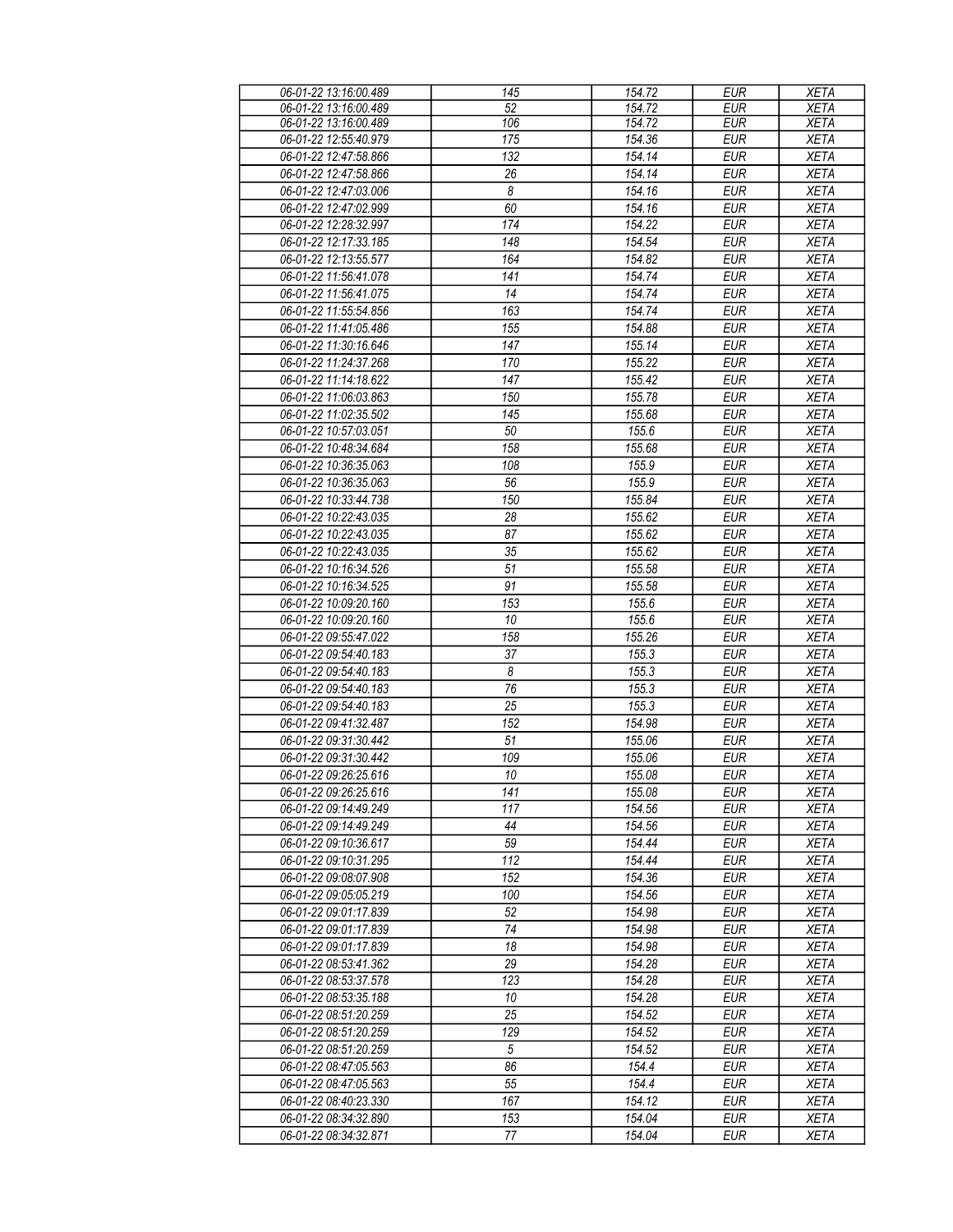| 06-01-22 08:34:32.871 | 78  | 154.04 | <b>EUR</b> | <b>XETA</b> |
|-----------------------|-----|--------|------------|-------------|
| 06-01-22 08:31:53 181 | 169 | 154.36 | <b>EUR</b> | <b>XETA</b> |
| 06-01-22 08:27:30.524 | 160 | 154.06 | <b>EUR</b> | <b>XETA</b> |
| 06-01-22 08:23:39.305 | 113 | 154.08 | <b>EUR</b> | <b>XETA</b> |
| 06-01-22 08:23:39.305 | 58  | 154.08 | <b>EUR</b> | <b>XETA</b> |
| 06-01-22 08:22:24.436 | 65  | 154.54 | <b>EUR</b> | <b>XETA</b> |
| 06-01-22 08:22:24.013 | 98  | 154.54 | <b>EUR</b> | <b>XETA</b> |
| 06-01-22 08:20:49.879 | 155 | 155.42 | <b>EUR</b> | <b>XETA</b> |
| 06-01-22 08:20:40.486 | 171 | 155.52 | <b>EUR</b> | <b>XETA</b> |
| 06-01-22 08:20:10.320 | 50  | 155.54 | <b>EUR</b> | <b>XETA</b> |
| 06-01-22 08:16:01.796 | 143 | 155.3  | <b>EUR</b> | <b>XETA</b> |
| 06-01-22 08:12:45.383 | 154 | 155.32 | <b>EUR</b> | <b>XETA</b> |
| 06-01-22 08:07:10.376 | 94  | 155.18 | <b>EUR</b> | <b>XETA</b> |
| 06-01-22 08:07:10.376 | 64  | 155.18 | <b>EUR</b> | <b>XETA</b> |
| 06-01-22 08:05:16.393 | 48  | 155.28 | <b>EUR</b> | <b>XETA</b> |
| 06-01-22 08:05:16.393 | 100 | 155.28 | <b>EUR</b> | <b>XETA</b> |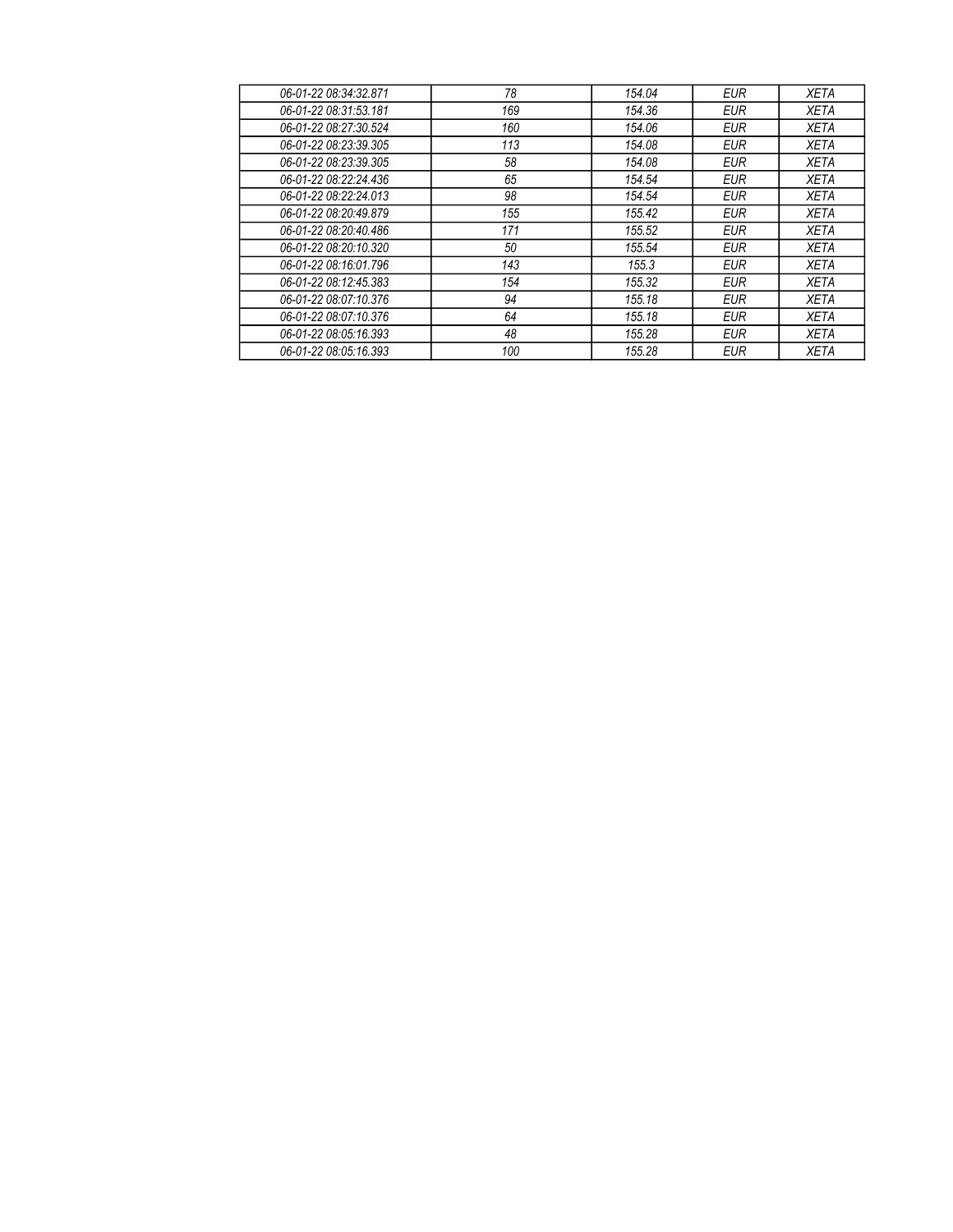## Each order relating to the buy-back programme above according to Art. 5 sec. 3 MAR in conjunction with Art. 25 sec. 1 and 2 MiFiR

In red colour are the fields according to Table 2 of the Annex of Del. Regulation (EU) 2017/580; alternatively you may report the

| Date and Time according to field 9 | <b>Segment MIC code</b><br>according to field 16 | <b>Transaction price</b><br>according to field 28 | <b>Price currency according</b><br>to field 29 | <b>Buy-sell indicator</b><br>according to field 32 |
|------------------------------------|--------------------------------------------------|---------------------------------------------------|------------------------------------------------|----------------------------------------------------|
| 06-01-22 16:28:46.602              | <b>XETA</b>                                      | 154.14                                            | <b>EUR</b>                                     | <b>BUY</b>                                         |
| 06-01-22 16:26:43.907              | <b>XETA</b>                                      | 154.16                                            | <b>EUR</b>                                     | <b>BUY</b>                                         |
| 06-01-22 16:26:43.907              | <b>XETA</b>                                      | 154.16                                            | <b>EUR</b>                                     | <b>BUY</b>                                         |
| 06-01-22 16:26:43.907              | <b>XETA</b>                                      | 154.16                                            | <b>EUR</b>                                     | <b>BUY</b>                                         |
| 06-01-22 16:23:54.228              | <b>XETA</b>                                      | 154.38                                            | <b>EUR</b>                                     | <b>BUY</b>                                         |
| 06-01-22 16:23:34.107              | <b>XETA</b>                                      | 154.4                                             | <b>EUR</b>                                     | <b>BUY</b>                                         |
| 06-01-22 16:23:34.107              | <b>XETA</b>                                      | 154.4                                             | <b>EUR</b>                                     | <b>BUY</b>                                         |
| 06-01-22 16:23:34.031              | <b>XETA</b>                                      | 154.4                                             | <b>EUR</b>                                     | <b>BUY</b>                                         |
| 06-01-22 16:20:45.183              | <b>XETA</b>                                      | 154.34                                            | <b>EUR</b>                                     | <b>BUY</b>                                         |
| 06-01-22 16:17:11.174              | <b>XETA</b>                                      | 154.52                                            | <b>EUR</b>                                     | <b>BUY</b>                                         |
| 06-01-22 16:14:14.067              | <b>XETA</b>                                      | 154.44                                            | <b>EUR</b>                                     | <b>BUY</b>                                         |
| 06-01-22 16:14:14.067              | <b>XETA</b>                                      | 154.44                                            | <b>EUR</b>                                     | <b>BUY</b>                                         |
| 06-01-22 16:11:29.604              | <b>XETA</b>                                      | 154.4                                             | <b>EUR</b>                                     | <b>BUY</b>                                         |
| 06-01-22 16:08:33.882              | <b>XETA</b>                                      | 154.36                                            | <b>EUR</b>                                     | <b>BUY</b>                                         |
| 06-01-22 16:08:33.880              | <b>XETA</b>                                      | 154.36                                            | <b>EUR</b>                                     | <b>BUY</b>                                         |
| 06-01-22 16:08:33.865              | <b>XETA</b>                                      | 154.36                                            | <b>EUR</b>                                     | <b>BUY</b>                                         |
| 06-01-22 16:05:19.084              | <b>XETA</b>                                      | 154.1                                             | <b>EUR</b>                                     | <b>BUY</b>                                         |
| 06-01-22 16:02:33.836              | <b>XETA</b>                                      | 154.08                                            | <b>EUR</b>                                     | <b>BUY</b>                                         |
| 06-01-22 16:02:33.836              | <b>XETA</b>                                      | 154.08                                            | <b>EUR</b>                                     | <b>BUY</b>                                         |
| 06-01-22 16:02:03.680              | <b>XETA</b>                                      | 154.08                                            | <b>EUR</b>                                     | <b>BUY</b>                                         |
| 06-01-22 15:57:42.018              | <b>XETA</b>                                      | 154.3                                             | <b>EUR</b>                                     | <b>BUY</b>                                         |
| 06-01-22 15:57:42.018              | <b>XETA</b>                                      | 154.3                                             | <b>EUR</b>                                     | <b>BUY</b>                                         |
| 06-01-22 15:53:52.137              | <b>XETA</b>                                      | 154.24                                            | <b>EUR</b>                                     | <b>BUY</b>                                         |
| 06-01-22 15:44:21.189              | <b>XETA</b>                                      | 154.16                                            | <b>EUR</b>                                     | <b>BUY</b>                                         |
| 06-01-22 15:44:21.189              | <b>XETA</b>                                      | 154.16                                            | <b>EUR</b>                                     | <b>BUY</b>                                         |
| 06-01-22 15:44:21.189              | <b>XETA</b>                                      | 154.16                                            | <b>EUR</b>                                     | <b>BUY</b>                                         |
| 06-01-22 15:36:20.194              | <b>XETA</b>                                      | 154.2                                             | <b>EUR</b>                                     | <b>BUY</b>                                         |
| 06-01-22 15:27:52.150              | <b>XETA</b>                                      | 154.06                                            | <b>EUR</b>                                     | <b>BUY</b>                                         |
| 06-01-22 15:27:52.150              | <b>XETA</b>                                      | 154.06                                            | <b>EUR</b>                                     | <b>BUY</b>                                         |
| 06-01-22 15:27:45.872              | <b>XETA</b>                                      | 154.08                                            | <b>EUR</b>                                     | <b>BUY</b>                                         |
| 06-01-22 15:27:45.872              | <b>XETA</b>                                      | 154.08                                            | <b>EUR</b>                                     | <b>BUY</b>                                         |
| 06-01-22 15:27:12.704              | <b>XETA</b>                                      | 154.06                                            | <b>EUR</b>                                     | <b>BUY</b>                                         |
| 06-01-22 15:18:34.689              | <b>XETA</b>                                      | 154                                               | <b>EUR</b>                                     | <b>BUY</b>                                         |
| 06-01-22 15:10:49.718              | <b>XETA</b>                                      | 153.92                                            | <b>EUR</b>                                     | <b>BUY</b>                                         |
| 06-01-22 15:07:46.209              | <b>XETA</b>                                      | 153.84                                            | <b>EUR</b>                                     | <b>BUY</b>                                         |
| 06-01-22 15:07:46.210              | <b>XETA</b>                                      | 153.84                                            | <b>EUR</b>                                     | <b>BUY</b>                                         |
| 06-01-22 14:58:44.167              | <b>XETA</b>                                      | 153.96                                            | <b>EUR</b>                                     | <b>BUY</b>                                         |
| 06-01-22 14:58:44.166              | <b>XETA</b>                                      | 153.96                                            | <b>EUR</b>                                     | <b>BUY</b>                                         |
| 06-01-22 14:58:44.166              | <b>XETA</b>                                      | 153.96                                            | <b>EUR</b>                                     | <b>BUY</b>                                         |
| 06-01-22 14:56:15.427              | <b>XETA</b>                                      | 154.06                                            | <b>EUR</b>                                     | <b>BUY</b>                                         |
| 06-01-22 14:48:55.282              | <b>XETA</b>                                      | 154.44                                            | <b>EUR</b>                                     | <b>BUY</b>                                         |
| 06-01-22 14:41:00.140              | <b>XETA</b>                                      | 154.84                                            | <b>EUR</b>                                     | <b>BUY</b>                                         |
| 06-01-22 14:39:48.216              | <b>XETA</b>                                      | 154.96                                            | <b>EUR</b>                                     | <b>BUY</b>                                         |
| 06-01-22 14:39:48.216              | <b>XETA</b>                                      | 154.96                                            | <b>EUR</b>                                     | <b>BUY</b>                                         |
| 06-01-22 14:32:53.024              | <b>XETA</b>                                      | 154.46                                            | <b>EUR</b>                                     | <b>BUY</b>                                         |
| 06-01-22 14:31:23.821              | <b>XETA</b>                                      | 154.52                                            | <b>EUR</b>                                     | <b>BUY</b>                                         |
| 06-01-22 14:25:17.639              | <b>XETA</b>                                      | 154.64                                            | <b>EUR</b>                                     | <b>BUY</b>                                         |
| 06-01-22 14:20:36.258              | <b>XETA</b>                                      | 154.84                                            | <b>EUR</b>                                     | <b>BUY</b>                                         |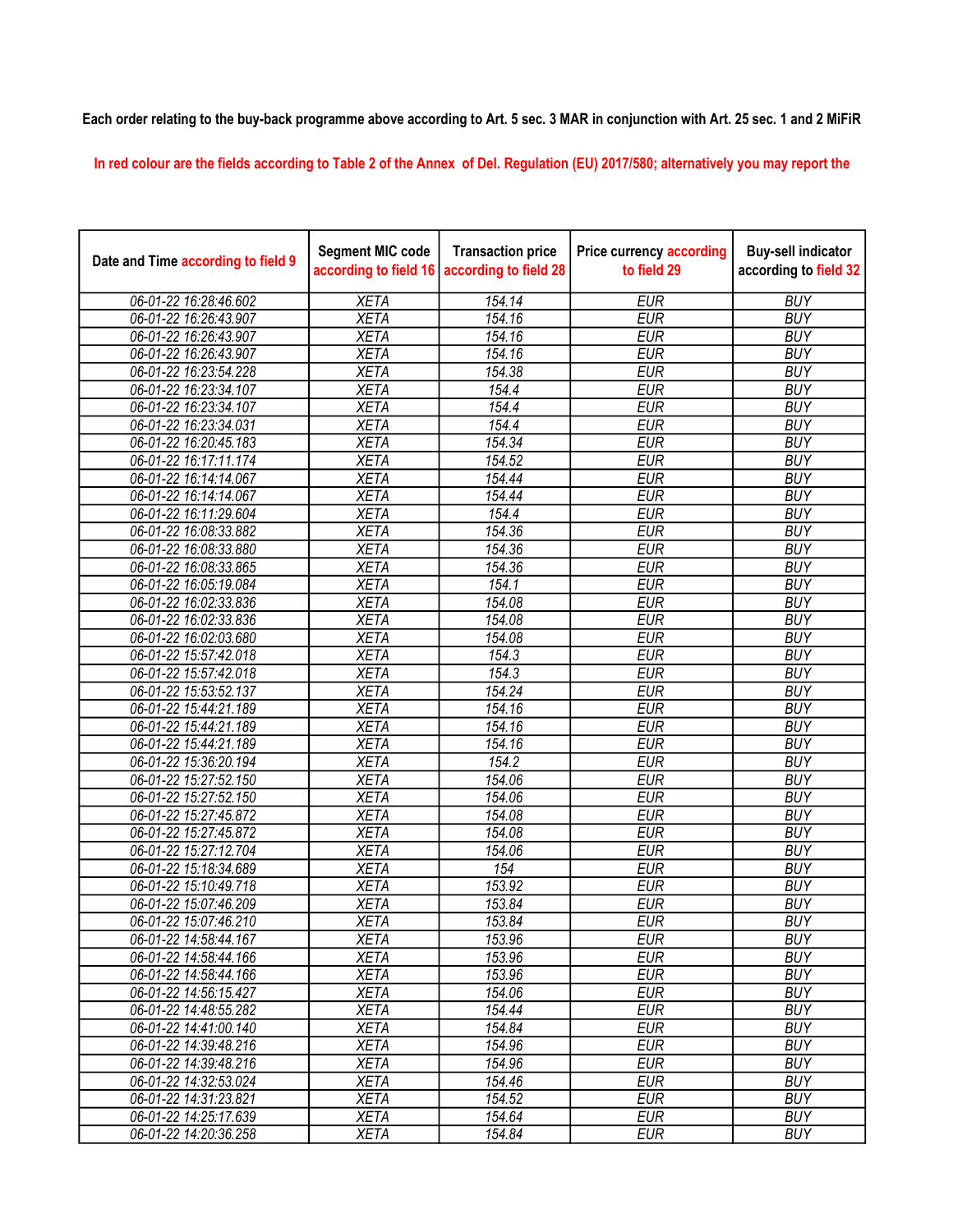| 06-01-22 14:07:57.669 | <b>XETA</b> | 154.98 | <b>EUR</b> | <b>BUY</b>               |
|-----------------------|-------------|--------|------------|--------------------------|
| 06-01-22 14:01:51.501 | <b>XETA</b> | 155.08 | <b>EUR</b> | <b>BUY</b>               |
| 06-01-22 13:58:18.308 | <b>XETA</b> | 155.08 | <b>EUR</b> | <b>BUY</b>               |
| 06-01-22 13:47:26.478 | <b>XETA</b> | 155.08 | <b>EUR</b> | <b>BUY</b>               |
| 06-01-22 13:47:26.475 | <b>XETA</b> | 155.08 | <b>EUR</b> | <b>BUY</b>               |
| 06-01-22 13:38:12.520 | <b>XETA</b> | 154.96 | <b>EUR</b> | <b>BUY</b>               |
| 06-01-22 13:38:12.520 | <b>XETA</b> | 154.96 | <b>EUR</b> | <b>BUY</b>               |
| 06-01-22 13:31:13.249 | <b>XETA</b> | 155.1  | <b>EUR</b> | <b>BUY</b>               |
| 06-01-22 13:31:13.249 | <b>XETA</b> | 155.1  | <b>EUR</b> | <b>BUY</b>               |
| 06-01-22 13:16:00.489 | <b>XETA</b> | 154.72 | <b>EUR</b> | <b>BUY</b>               |
| 06-01-22 13:16:00.489 | <b>XETA</b> | 154.72 | <b>EUR</b> | <b>BUY</b>               |
| 06-01-22 13:16:00.489 | <b>XETA</b> | 154.72 | <b>EUR</b> | <b>BUY</b>               |
| 06-01-22 12:55:40.979 | <b>XETA</b> | 154.36 | <b>EUR</b> | <b>BUY</b>               |
| 06-01-22 12:47:58.866 | <b>XETA</b> | 154.14 | <b>EUR</b> | <b>BUY</b>               |
| 06-01-22 12:47:58.866 | <b>XETA</b> | 154.14 | <b>EUR</b> | <b>BUY</b>               |
| 06-01-22 12:47:03.006 | <b>XETA</b> | 154.16 | <b>EUR</b> | <b>BUY</b>               |
| 06-01-22 12:47:02.999 | <b>XETA</b> | 154.16 | <b>EUR</b> | <b>BUY</b>               |
| 06-01-22 12:28:32.997 | <b>XETA</b> | 154.22 | <b>EUR</b> | <b>BUY</b>               |
| 06-01-22 12:17:33.185 | <b>XETA</b> | 154.54 | <b>EUR</b> | <b>BUY</b>               |
| 06-01-22 12:13:55.577 | <b>XETA</b> | 154.82 | <b>EUR</b> | <b>BUY</b>               |
| 06-01-22 11:56:41.078 | <b>XETA</b> | 154.74 | <b>EUR</b> | <b>BUY</b>               |
| 06-01-22 11:56:41.075 | <b>XETA</b> | 154.74 | <b>EUR</b> | <b>BUY</b>               |
| 06-01-22 11:55:54.856 | <b>XETA</b> | 154.74 | <b>EUR</b> | <b>BUY</b>               |
| 06-01-22 11:41:05.486 | <b>XETA</b> | 154.88 | <b>EUR</b> | <b>BUY</b>               |
| 06-01-22 11:30:16.646 | <b>XETA</b> | 155.14 | <b>EUR</b> | <b>BUY</b>               |
| 06-01-22 11:24:37.268 | <b>XETA</b> | 155.22 | <b>EUR</b> | <b>BUY</b>               |
|                       |             |        |            | <b>BUY</b>               |
| 06-01-22 11:14:18.622 | <b>XETA</b> | 155.42 | <b>EUR</b> |                          |
| 06-01-22 11:06:03.863 | <b>XETA</b> | 155.78 | <b>EUR</b> | <b>BUY</b>               |
| 06-01-22 11:02:35.502 | <b>XETA</b> | 155.68 | <b>EUR</b> | <b>BUY</b>               |
| 06-01-22 10:57:03.051 | <b>XETA</b> | 155.6  | <b>EUR</b> | <b>BUY</b>               |
| 06-01-22 10:48:34.684 | <b>XETA</b> | 155.68 | <b>EUR</b> | <b>BUY</b>               |
| 06-01-22 10:36:35.063 | <b>XETA</b> | 155.9  | <b>EUR</b> | <b>BUY</b>               |
| 06-01-22 10:36:35.063 | <b>XETA</b> | 155.9  | <b>EUR</b> | <b>BUY</b>               |
| 06-01-22 10:33:44.738 | <b>XETA</b> | 155.84 | <b>EUR</b> | <b>BUY</b>               |
| 06-01-22 10:22:43.035 | <b>XETA</b> | 155.62 | <b>EUR</b> | <b>BUY</b>               |
| 06-01-22 10:22:43.035 | <b>XETA</b> | 155.62 | <b>EUR</b> | <b>BUY</b>               |
| 06-01-22 10:22:43.035 | <b>XETA</b> | 155.62 | <b>EUR</b> | <b>BUY</b>               |
| 06-01-22 10:16:34.526 | <b>XETA</b> | 155.58 | EUR        | <b>BUY</b>               |
| 06-01-22 10:16:34.525 | <b>XETA</b> | 155.58 | <b>EUR</b> | <b>BUY</b>               |
| 06-01-22 10:09:20.160 | <b>XETA</b> | 155.6  | <b>EUR</b> | <b>BUY</b>               |
| 06-01-22 10:09:20.160 | <b>XETA</b> | 155.6  | <b>EUR</b> | <b>BUY</b>               |
| 06-01-22 09:55:47.022 | <b>XETA</b> | 155.26 | <b>EUR</b> | <b>BUY</b>               |
| 06-01-22 09:54:40.183 | <b>XETA</b> | 155.3  | <b>EUR</b> | <b>BUY</b>               |
| 06-01-22 09:54:40.183 | <b>XETA</b> | 155.3  | <b>EUR</b> | <b>BUY</b>               |
| 06-01-22 09:54:40.183 | <b>XETA</b> | 155.3  | <b>EUR</b> | <b>BUY</b>               |
|                       | <b>XETA</b> | 155.3  | <b>EUR</b> |                          |
| 06-01-22 09:54:40.183 |             |        |            | <b>BUY</b><br><b>BUY</b> |
| 06-01-22 09:41:32.487 | <b>XETA</b> | 154.98 | <b>EUR</b> |                          |
| 06-01-22 09:31:30.442 | <b>XETA</b> | 155.06 | <b>EUR</b> | <b>BUY</b>               |
| 06-01-22 09:31:30.442 | <b>XETA</b> | 155.06 | <b>EUR</b> | <b>BUY</b>               |
| 06-01-22 09:26:25.616 | <b>XETA</b> | 155.08 | <b>EUR</b> | <b>BUY</b>               |
| 06-01-22 09:26:25.616 | <b>XETA</b> | 155.08 | <b>EUR</b> | <b>BUY</b>               |
| 06-01-22 09:14:49.249 | <b>XETA</b> | 154.56 | <b>EUR</b> | <b>BUY</b>               |
| 06-01-22 09:14:49.249 | <b>XETA</b> | 154.56 | <b>EUR</b> | <b>BUY</b>               |
| 06-01-22 09:10:36.617 | <b>XETA</b> | 154.44 | <b>EUR</b> | <b>BUY</b>               |